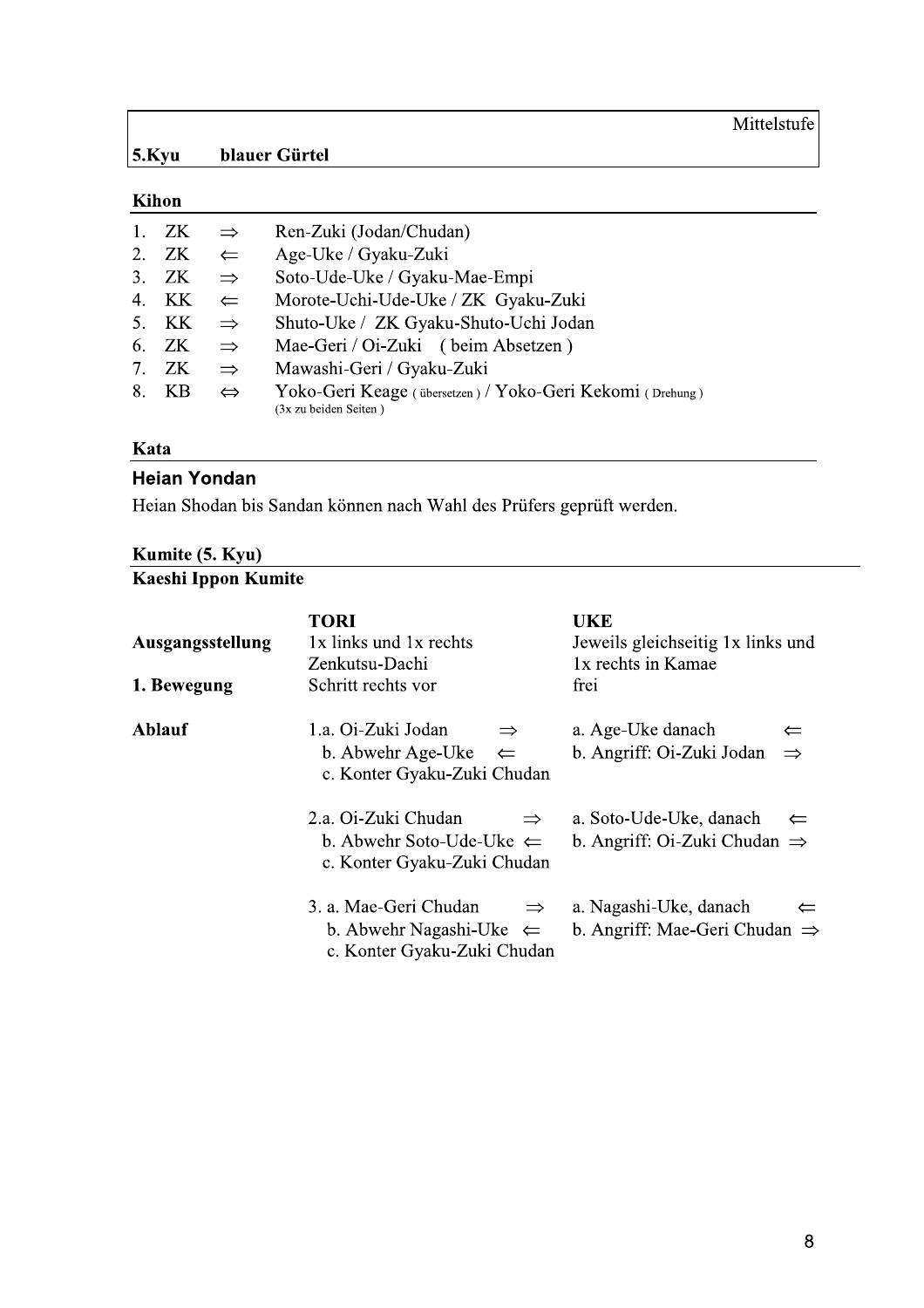Partnerübungen zum Freikampf<br>Die Angriffe sind jeweils dreimal aus Hidari-Kamae (Ausgangsstellung linkes Bein vorne)<br>und dreimal aus Migi-Kamae (Ausgangsstellung rechtes Bein vorne) auszuführen.

| Ausgangsstellung | <b>TORI</b><br>Gleichseitige Ausgangsstellung |               | UKE<br>Beide links oder rechts vor                                      |  |
|------------------|-----------------------------------------------|---------------|-------------------------------------------------------------------------|--|
| 1. Bewegung      | Suri-Ashi vor in ZK                           | $\Rightarrow$ | Sabaki (mit Suri Ashi) $45^{\circ}$ in KK $\Leftarrow$                  |  |
| <b>Ablauf</b>    | Gyaku-Zuki Jodan                              |               | Soto-Ude-Uke<br>Gegenangriff:<br>Gyaku-Zuki Chudan oder<br>Uraken Jodan |  |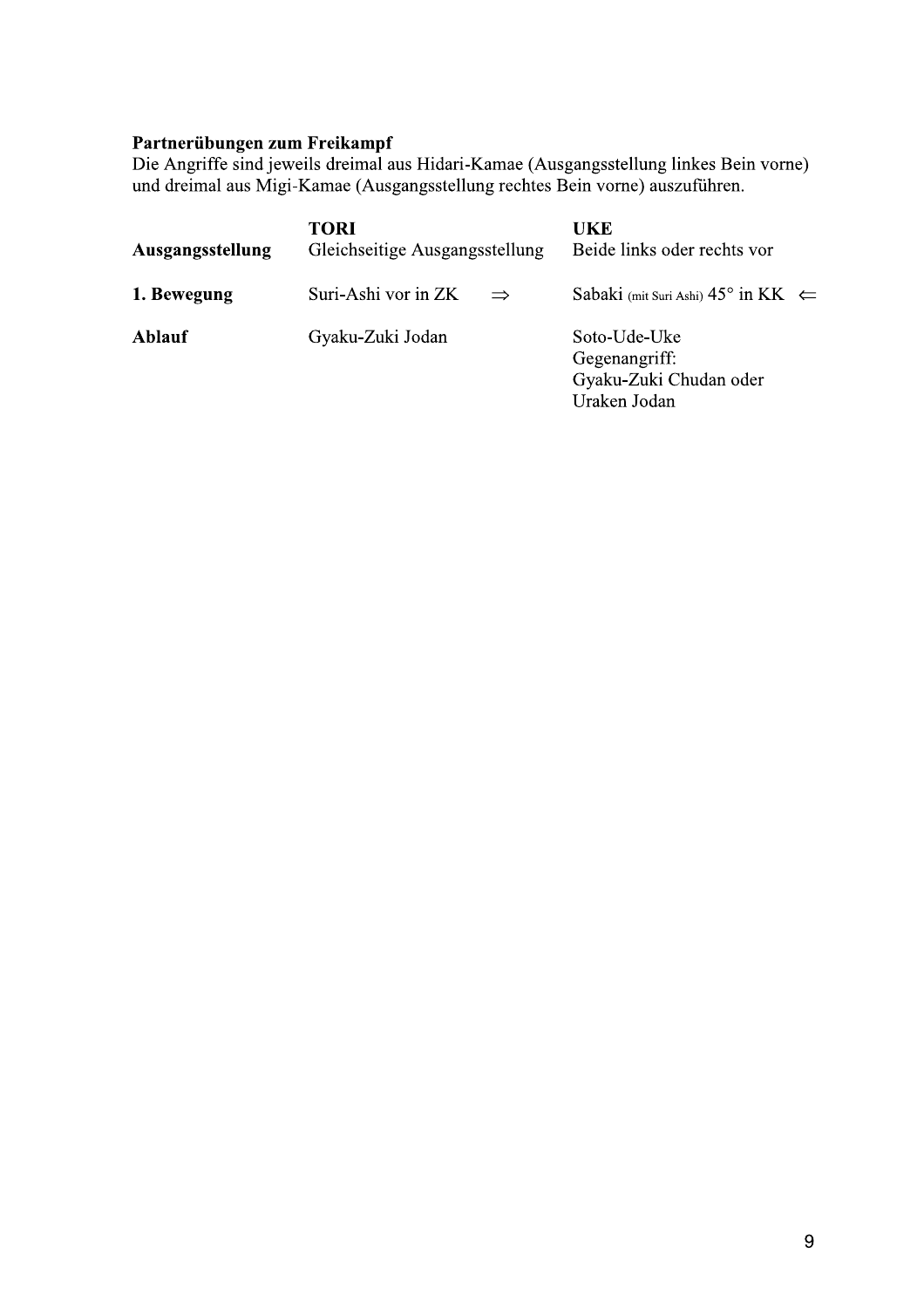# Kihon

1. Zenkutsu - Dachi Ren-Zuki vorwärts



- 2. Zenkutsu Dachi Age-Uke/ Gyaku - Zuki rückwärts
- 3. Zenkutsu Dachi Soto-Ude-Uke/ Gyaku-Mae-Enpi vorwärts
- 4. Kokutsu- Dachi Morote- Uchi-Ude-Uke/ Zenkutsu- Dachi Gyaku-Zuki rückwärts
- 5. Kokutsu- Dachi Shuto-Uke/ Zenkutsu- Dachi Gyaku-Shuto-Uchi Jodan vorwärts
- 6. Zenkutsu- Dachi Mae- Geri / Oi-Zuki vorwärts















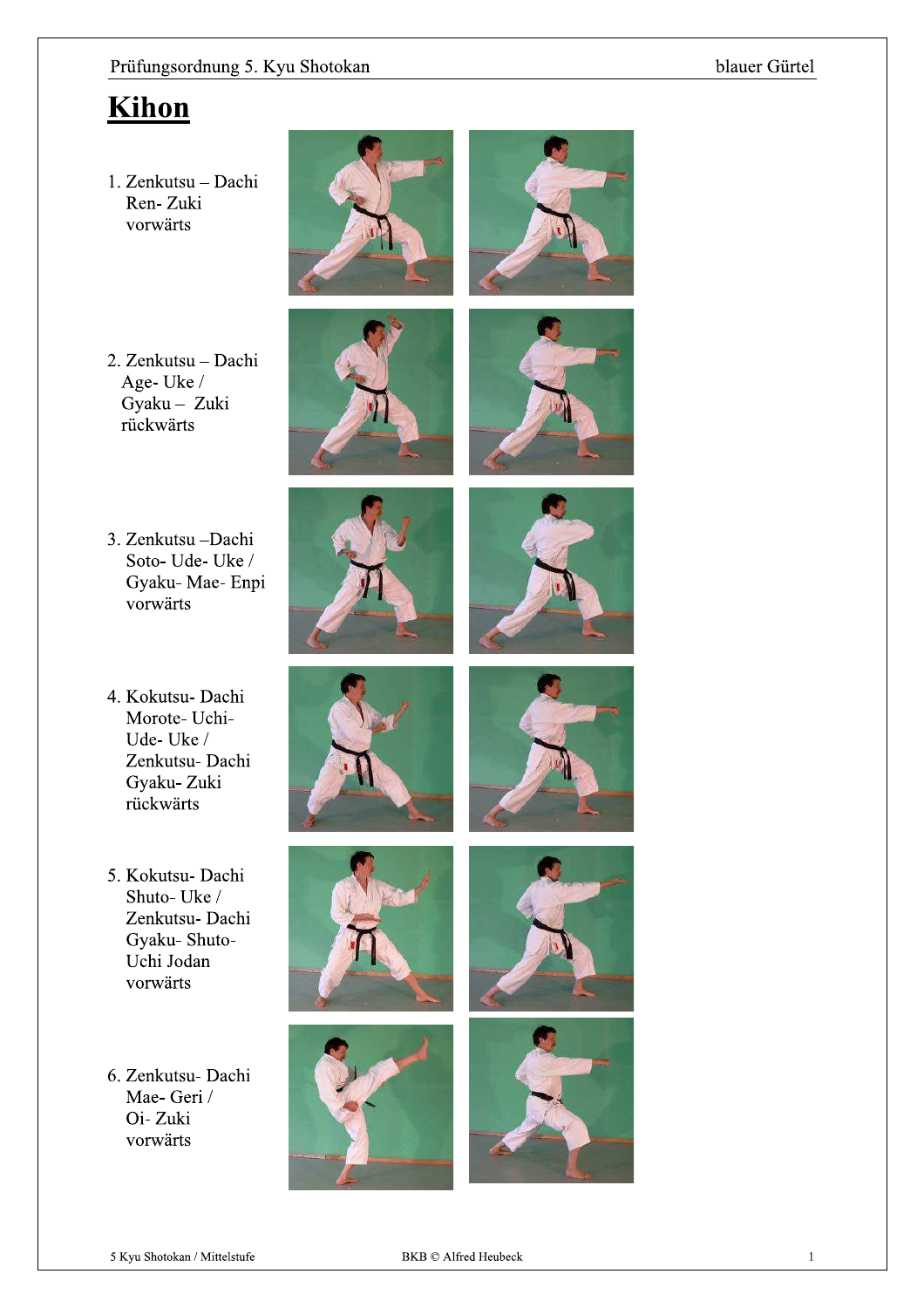### blauer Gürtel

- 7. Zenkutsu- Dachi Mawashi- Geri / Gyaku-Zuki vorwärts
- 8. Kiba-Dachi Yoko- Geri- Ke-Age / (Drehung) Yoko- Geri Kekomi vorwärts





# **Heian Yondan**







1. Teil







# Kata

Shizentai Musubi - Dachi Rei (Rechtes Bein bewegen)

Musubi - Dachi

Shizentai

Kaishu- Haiwan- Uke links

Kaishu- Haiwan- Uke links Ausholen

Gedan Juji- Uke

Morote- Uke rechts

Koshi Kamae

Yoko- Geri- Keage Uraken- Uchi links









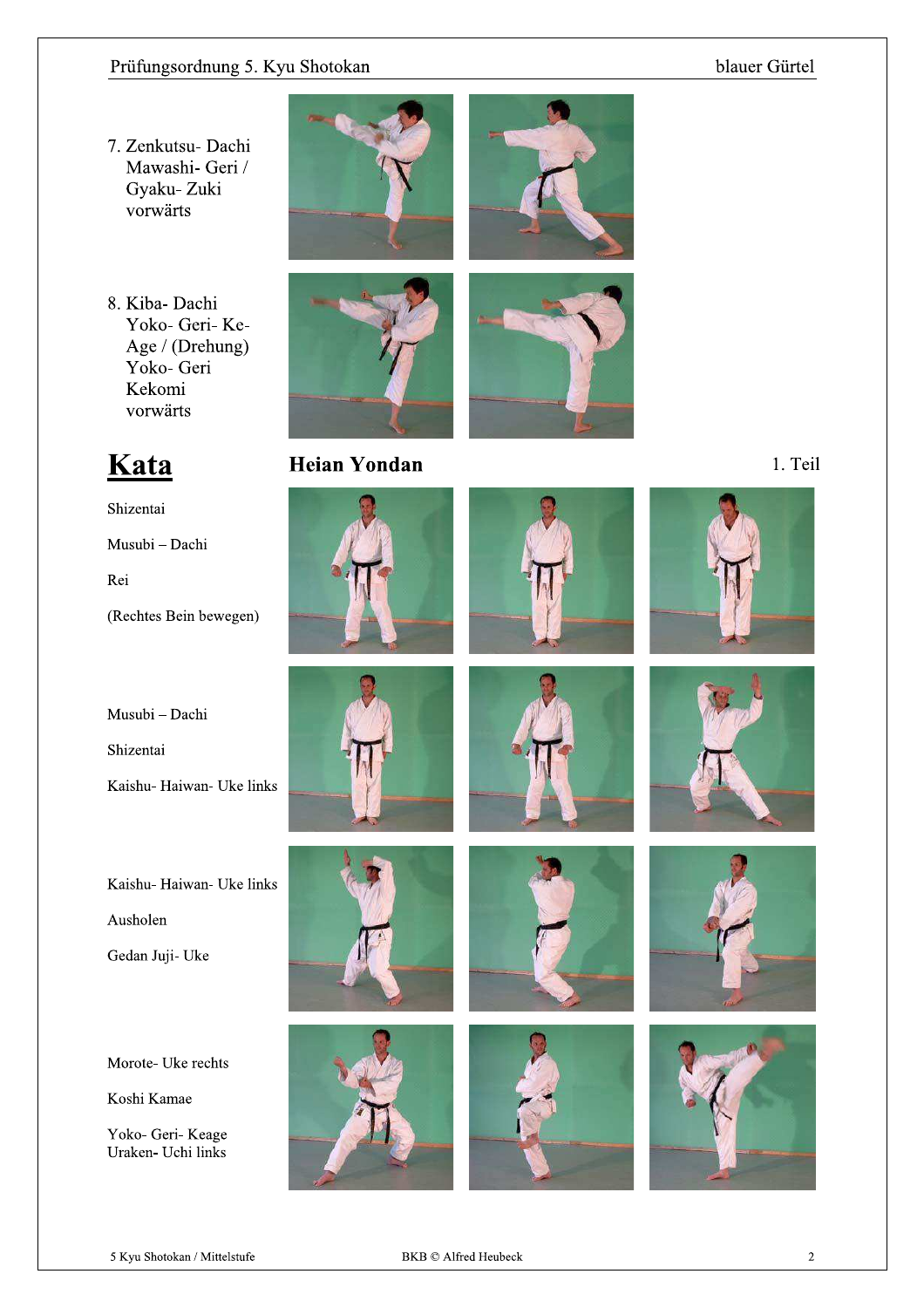### blauer Gürtel

# Kata

**Heian Yondan** 



Mae Enpi rechts

Koshi Kamae

Yoko- Geri- Keage Uraken- Uchi

#### Mae Enpi links

Gedan- Shuto- Barai links; Age- Shuto- Uke rechts

Jodan Shuto- Uchi rechts Age Shuto- Uke links

Mae- Geri rechts

zurückschnappen

Te Otoshi- Uke links Ausholen rechts

Uraken Uchi Kiai

Kakiwake- Uke

Mae- Geri rechts

 $\overline{Oi}$  – Zuki rechts

Seitenansicht: Kakiwake-Uke

Mae- Geri rechts

 $\mathrm{O}$ i – Zuki rechts

























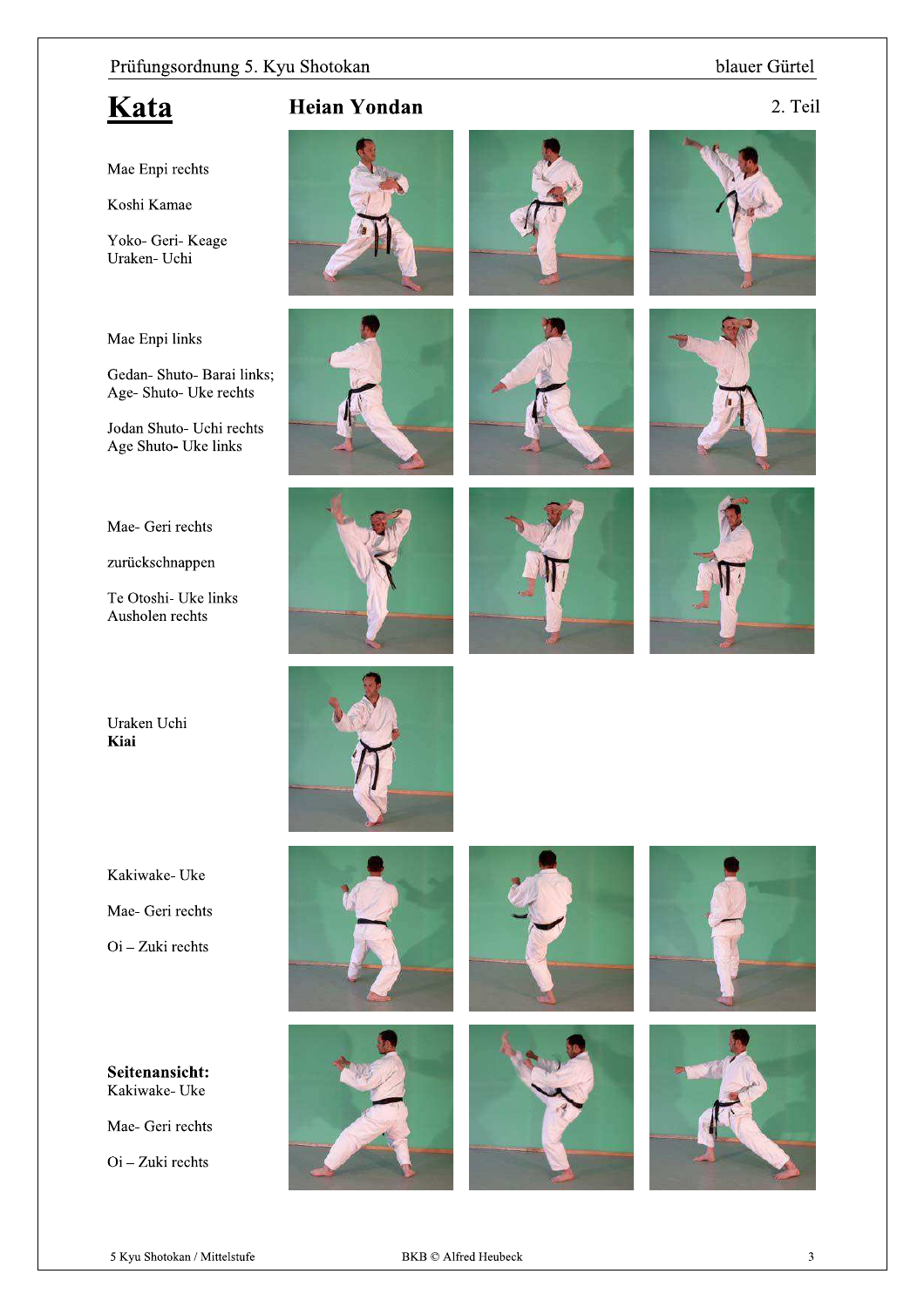### blauer Gürtel

# Kata

**Heian Yondan** 

4. Teil

Gyaku- Zuki links Kakiwake- Uke Mae- Geri links









# Seitenansicht:



Gyaku- Zuki rechts

Morote- Uke links

Morote- Uke rechts vorwärts

Morote- Uke links vorwärts

Morote-Kubi-Osae

#### Hiza Uchi rechts Kiai

Ausholen

Fumikomi rechts Shuto- Uke links

Shuto- Uke rechts

zurück Shizentai

Musubi- Dachi























5 Kyu Shotokan / Mittelstufe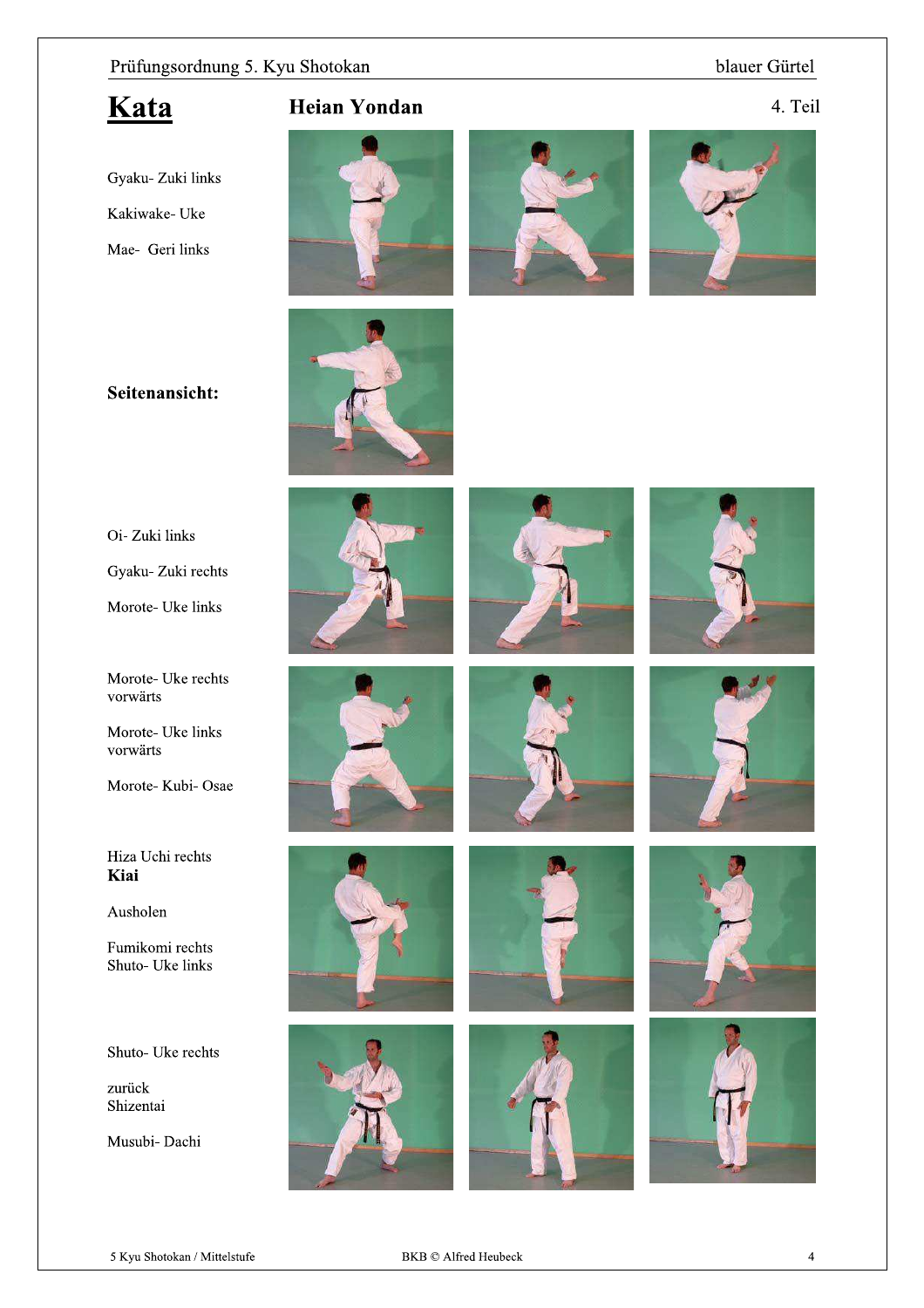### blauer Gürtel

Rei Musubi-Dachi Shizentai

Kumite:

Shizentai

Musubi- Dachi

Rei

Musubi- Dachi

Shizentai

Chudan Kamae

Oi-Zuki-Jodan (rechts vor beginnen) Age-Uke (rechts zurück beginnen) Gegenangriff: Oi-Zuki-Jodan Age-Uke Gyaku- Zuki Chudan

Chudan-Kamae

Chudan Kamae

Chudan- Oi- Zuki links zurück Soto- Ude Uke; Gegenangriff: Chudan- Oi- Zuki Soto- Ude- Uke



Kaeshi Ippon Kumite





















1. Teil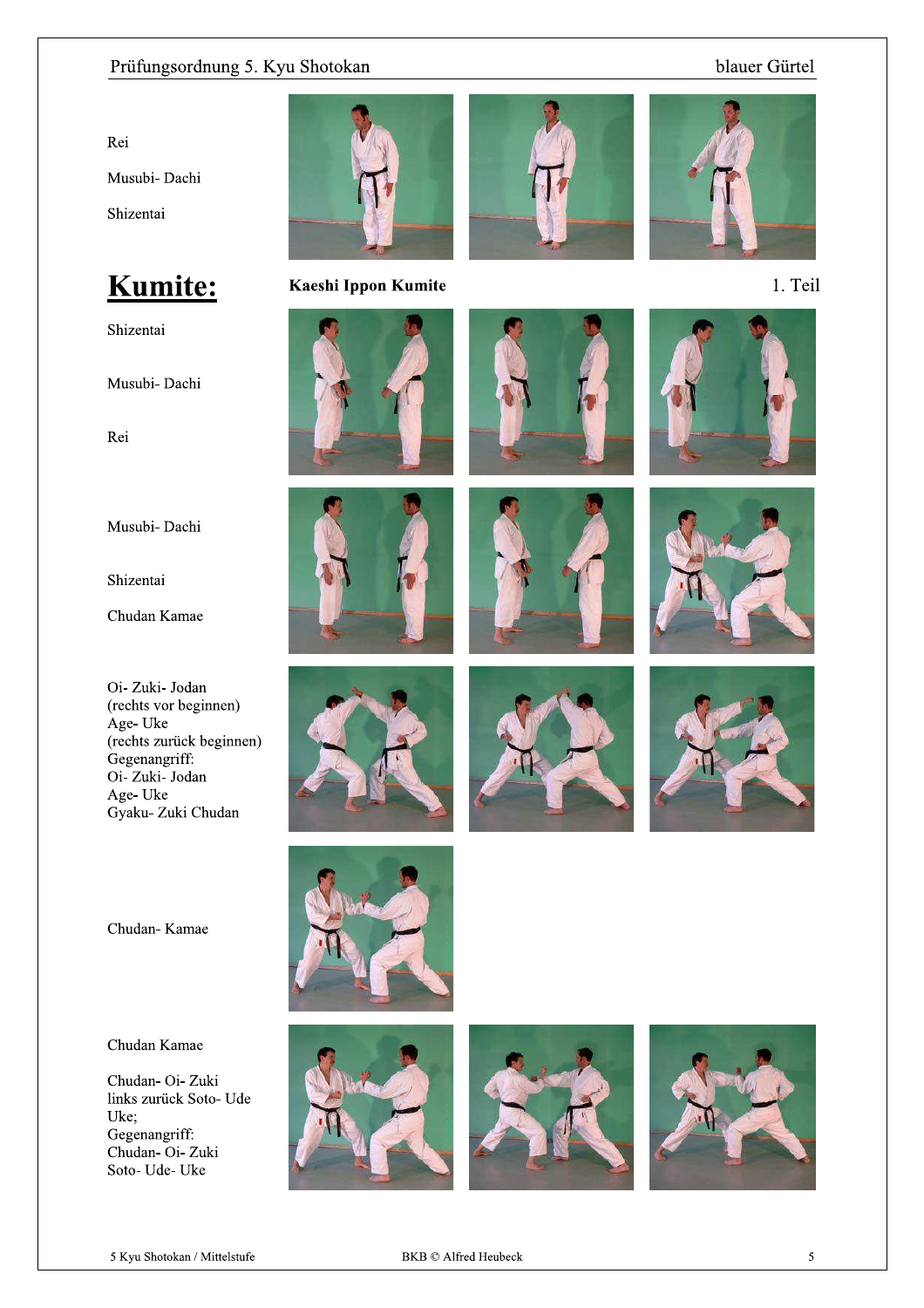### blauer Gürtel

Gegenangriff. Gyaku- Zuki

Chudan-Kamae

Chudan-Kamae

Angriff: Mae- Geri; Nagashi- Uke

Gegenangriff: Mae- Geri; Nagashi-Uke











Gegenangriff: Gyaku-Zuki

Chudan-Kamae



Angriff: Suri- Ashi Gyaku- Zuki- Jodan Sabaki 45° Kokutsu-Dachi, Soto- Ude- Uke

Gyaku-Zuki

#### oder als alternativer Konter:

Uraken Uchi

Chudan-Kamae

Shizentai

Musubi- Dachi



# Partnerübung



zum Freikampf





2. Teil